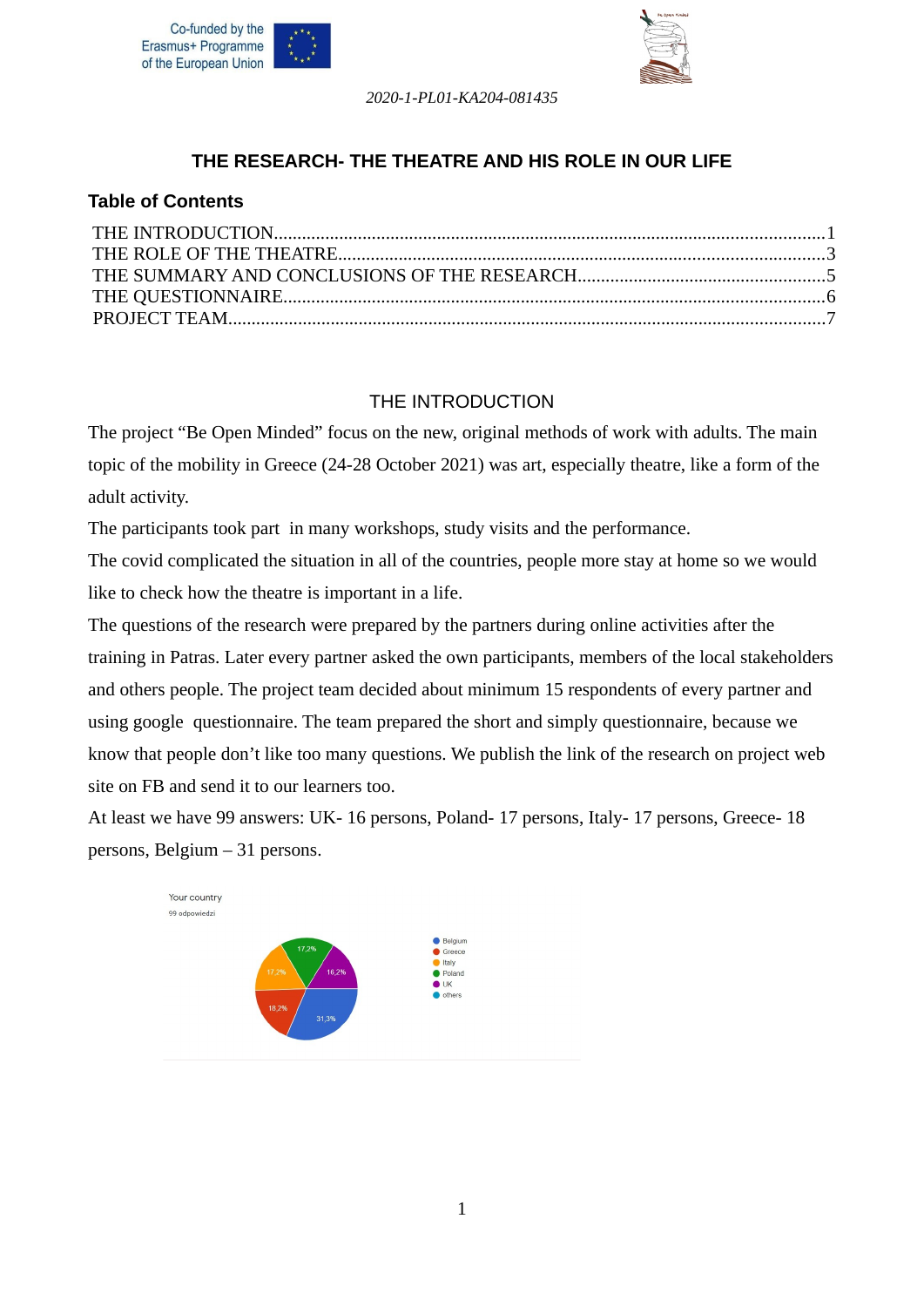



We asked the respondents about age. We divided people for a few groups. The group 18-25 years old is the young adults, they still study or start the job. They have a lot of hobbies and school friends. The group 26-40 years old is adults, who usually has regular job, families, enjoy about career. The group 41- 60 years old consists of people, who has stable family and work situation. The group 60+ are seniors.



The most of our respondents were in age 41-60 years. Others group of age were very similar. If we analyse the age and countries, we observe that the most of young respondents in age 18-25 were from Greece 13 participants, from Italy 6 persons, from Poland and Belgium – 3 persons, from UK nobody in the group. The older respondents in age 41-61 years are from Belgium- 14 persons, from UK-12 persons, from Poland- 9 persons, from Italy 5 persons and from Greece 1 persons. The oldest respondents were: from Belgium and UK - 4 persons, from Poland and Greece -2 persons and from Italy 1 persons.

 We asked about sex. The most of the participants were women. The differences were in the partners countries. The most of male respondents were from Belgium - 10 persons, from others were from Greece and Italy - 7 persons, from Poland - 6 persons, from UK - 2 persons.



It can be a few reasons of the situation. The women are more interested in non formal education, they prefer intellectual activities than sport or technical activities.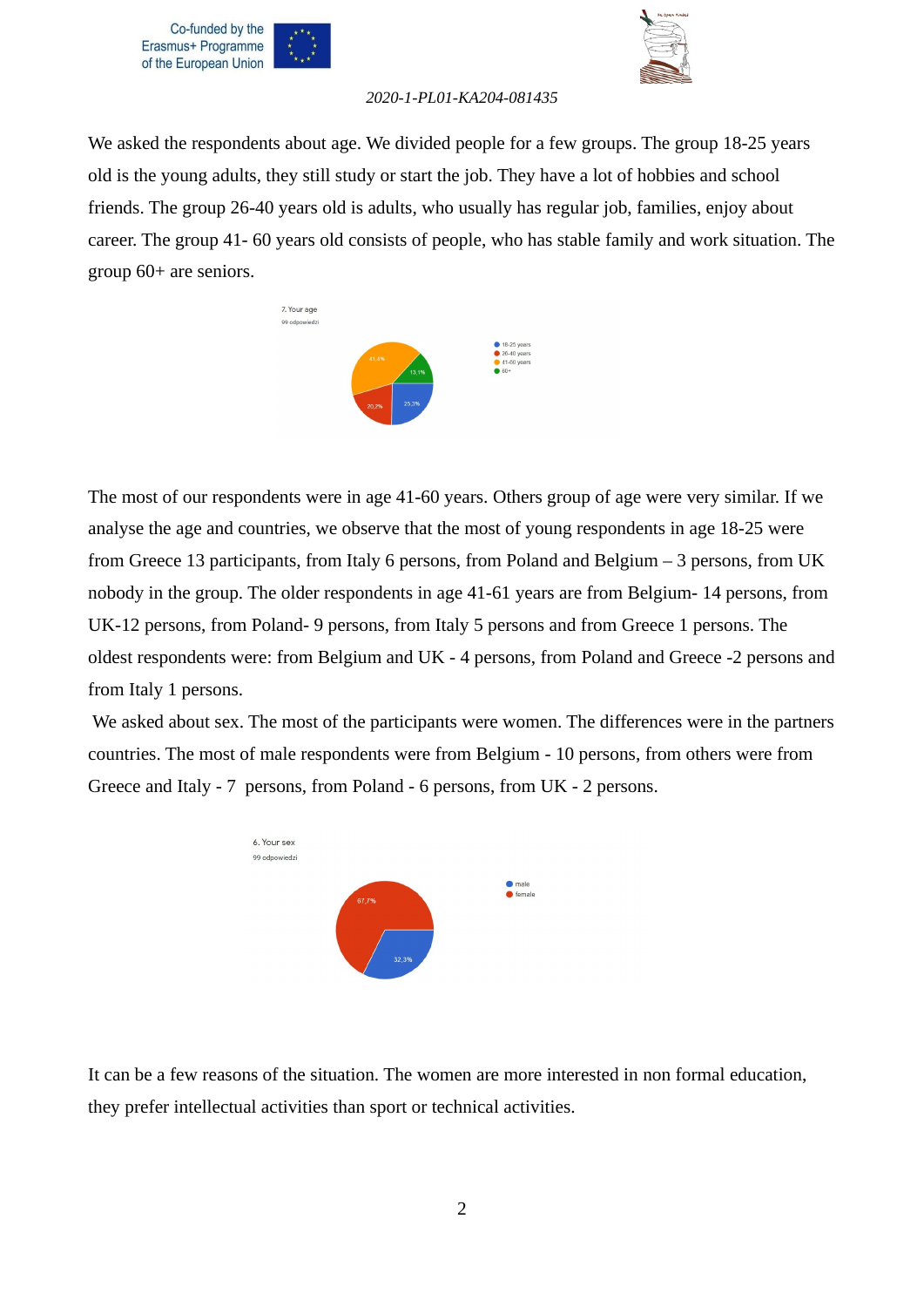



#### <span id="page-2-0"></span>THE ROLE OF THE THEATRE

On the beginning of the research we asked about the visits in theatre. It's important question, although we know that covid can change the habits of people. Some people afraid to go to the theatres or cinemas. Any way- the institutions reduced the numbers of the visitors, so it's more difficult to buy the tickets and the tickets can cost more.



The most of the respondents answer, that they visit theatre a few times during a year. It can be interesting to check, how the situation change after covid and pandemic time.

During the training in Greece we learned and exchange the knowledge about different kinds of performances. We asked about the preferences in our research.

The most of people choose the comedy, so we can think it's the most popular kind of performance. We check, how the kind of performance is popular in partners' countries. The comedy was choose by 12 respondents from Poland, 9 persons from Belgium, 8 persons from Greece, 5 persons from Italy and 3 persons from UK. Quite many people choose opera and musical. We can think, that people need music. We check that musical is the most popular in UK, because 12 respondents from the country choose the kind of performance. The musical was chosen by 8 persons from Belgium, 5 persons from Italy, 3 persons from Poland and 1 person from Greece. Opera was chosen by the 4 respondents from Belgium, 2 persons from Greece, 1 person from Poland and Italy and nobody from UK. Operetta was chosen only by respondents from Belgium- 5 persons. Tragedy was chosen by 5 respondents from Greece and 1 person from Belgium, Poland, Italy and UK.



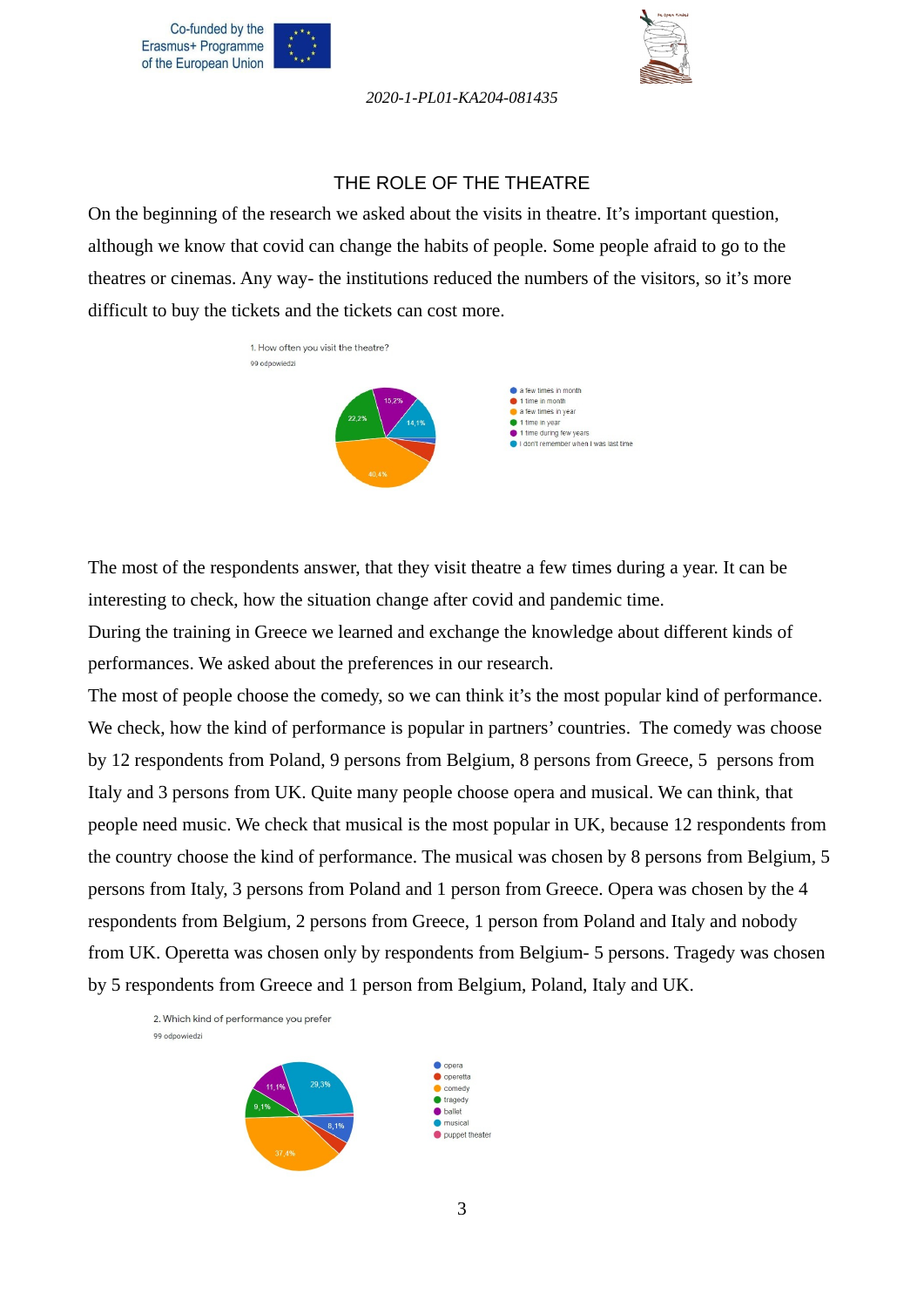



We asked, why people visit theatre. It's important to know the motivation. It helps to organize the kind of activities for them. The most of the respondents answered, that they like spend free time this way, because they need it. The people, who declare that the visit in a theatre is personal needs, are: 6 respondents from Greece and Poland and 2 persons from Italy, UK and Belgium. We see that company of others people are important too, because for some of them is the way of spend free time with friends (16,2%) and family (12,15%). The visit with family members choose 8 respondents from Belgium, 2 respondents from UK, 1 from Poland and Italy and nobody from Greece. The company of friends was chosen by 7 respondents from Belgium, 4 persons from Italy, 3 persons from Poland and 2 persons from UK. Nobody from Greece choose the answer. The motivation can be invitation of others (15,2%). It shows, that if we want to increase interest in theatre, we should invite the people to visit in any kind of theatre.



We were interested, what decide about choosing the play. The biggest numbers of respondents answered, that the topic is very important for them. So the conclusion is, that if we want to invite people to the kind of activity, we should choose the topic, which can be interesting for them. If they want to spend free time in a theatre, it is important who plays too. The answer choose 29,3%.

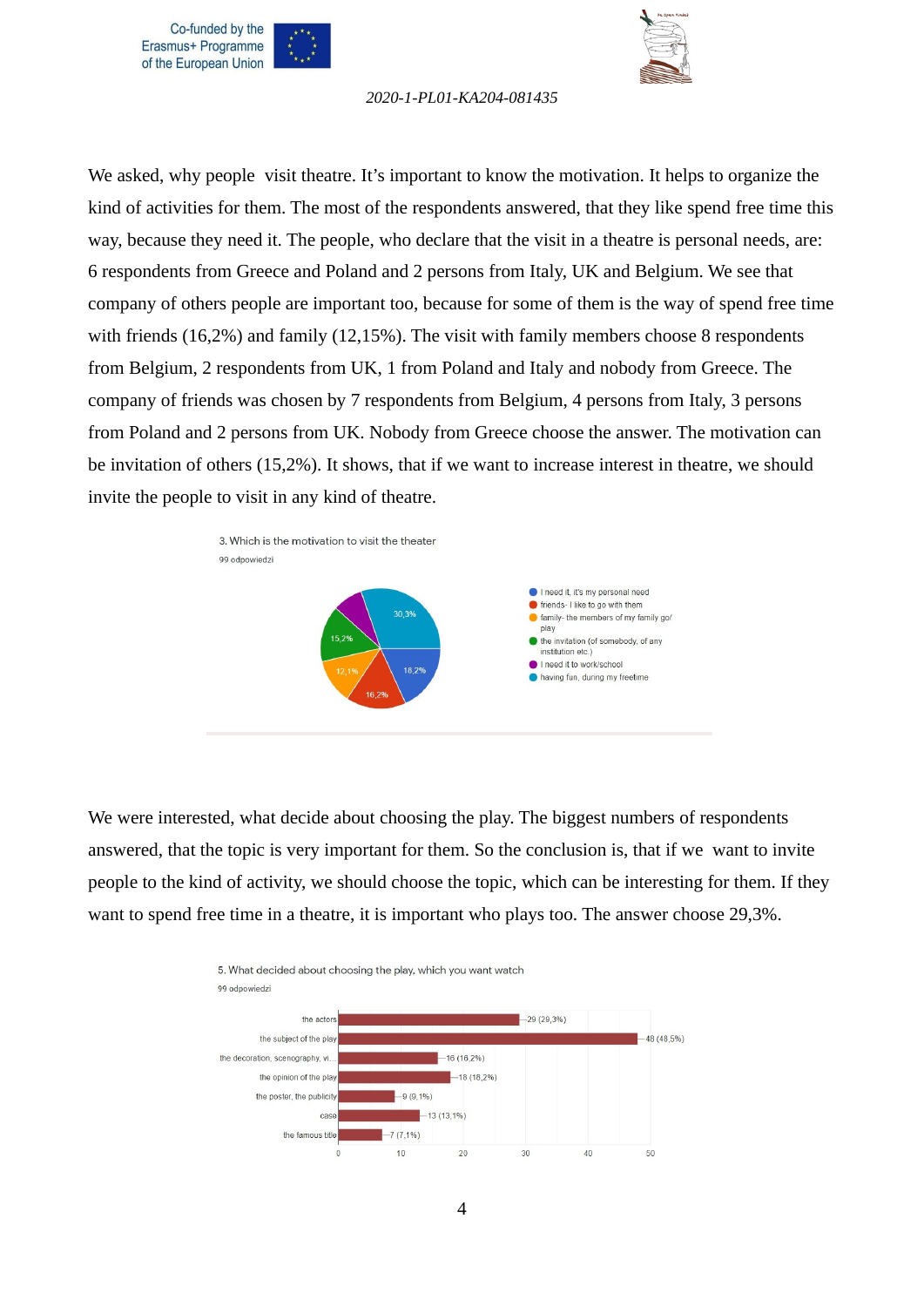



The questions were the first step to ask people, if they are ready to be a part of performance. The most of the respondents prefer to be a spectator. It shows, that many people don't want or are afraid of the kind of activities. Only 24,2% want to play the main role. In the group were 8 persons in age 18-25 years, 7 persons in age 41-60, 5 persons in age 26-40 and 4 seniors 60+. The supporting role was chosen by 11 respondents in age 41-60, 7 persons in age 18-25, 4 persons in age 26-40 and 3 seniors 60+.



#### <span id="page-4-1"></span>THE SUMMARY AND CONCLUSIONS OF THE RESEARCH

 If we want to encourage participation in the theater activities, we should begin of the invitation to the theatre. We should choose the subject, which can be the most interesting for the potential participants. So, we should start since interviews, meetings to know more about their preferences. If we invite them with the friends, family, they will be more interesting. We should try to invite people, who visits theatre not so often, less than a few time in the year.

If the people know more about the actors, they can be more interested in the visit. If they visit the theatre more often, they can be more attractive and don't afraid to take part in drama activities. The most of the respondents are women, so we should invite to the theatre activities more men, although it can be more difficult. The people, who are open to be actors, are in age 18-25 (8 main role and 7 supporting role) and 41-60 (7 main role and 11 supporting role). It's quite big group people, who don't play any role. We can try to interest them more in a theatre and this kind of activities.

#### <span id="page-4-0"></span>THE QUESTIONNAIRE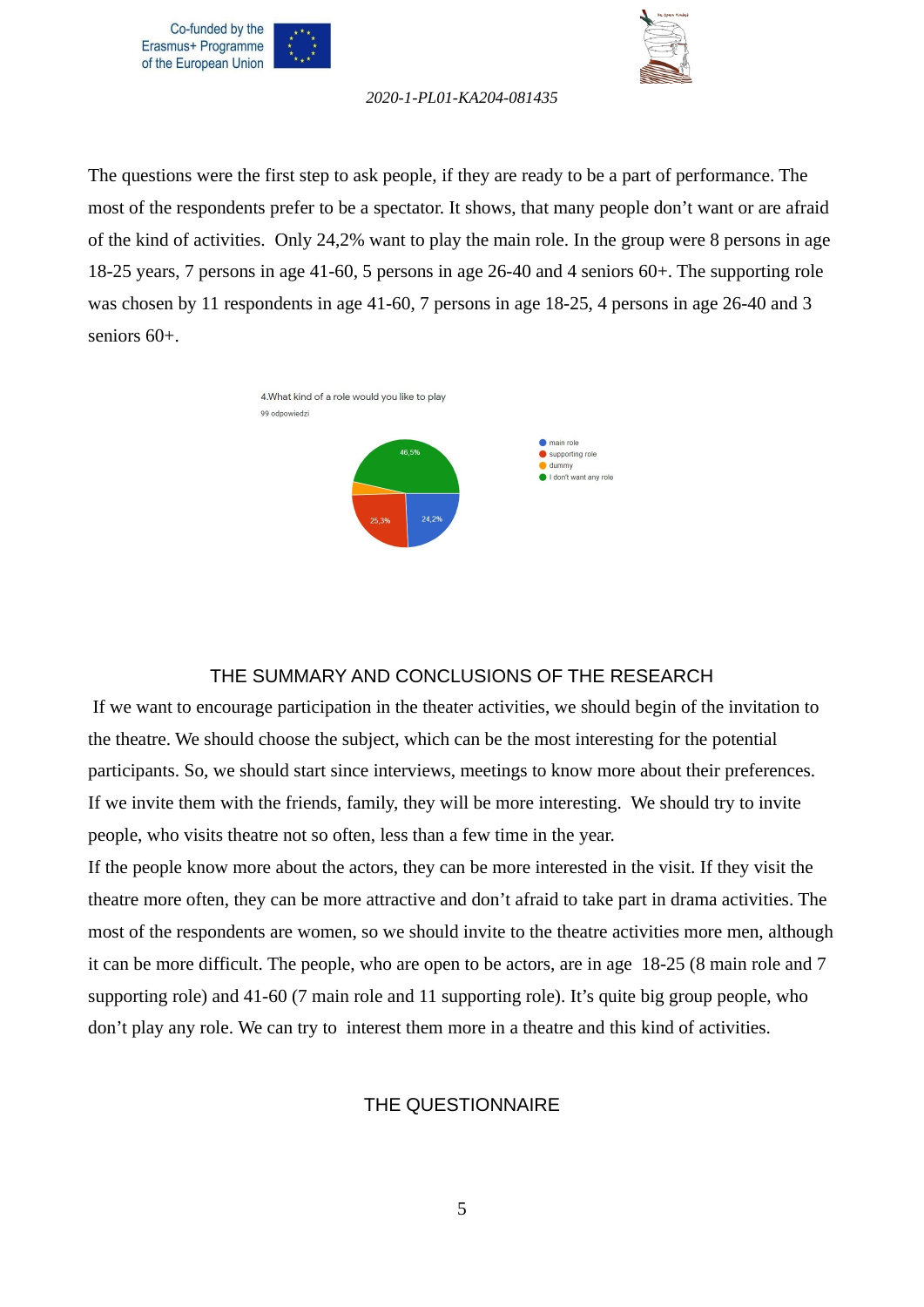



**The theatre- the research in the project "Be Open Minded".** 

The questionnaire about preferences - Erasmus+ project "Be Open Minded". The participation is anonymous, we do not collect e-mail addresses We would like to check the attitude to the theatre adult people. The results will be used in Erasmus+ project- Adult Education Sector.

Let us about 10 minutes to fill the questionnaire. Thank you very much for the cooperation.

## **1. How often you visit the theatre? \***

- Oa few times in month
- $\bullet$  O1 time in month
- $\bullet$   $\circ$  Ca few times in year
- $\bullet$  O1 time in year
- $\bullet$  O1 time during few years
- OI don't remember when I was last time

## **2. Which kind of performance you prefer \***

- Oopera
- **Ooperetta**
- Ocomedy
- $\bullet$  Otragedy
- Oballet
- Omusical
- Opuppet theater

## **3. Which is the motivation to visit the theater \***

- OI need it, it's my personal need
- Ofriends- I like to go with them
- Ofamily- the members of my family go/play
- $\bullet$  Othe invitation (of somebody, of any institution etc.)
- OI need it to work/school
- Ohaving fun, during my freetime

## **4.What kind of a role would you like to play \***

- $\bullet$  Omain role
- Osupporting role
- Odummy
- $\bullet$  OI don't want any role

## **5. What decided about choosing the play, which you want watch \***

- $\bullet$   $\Box$ the actors
- $\bullet$   $\Box$  the subject of the play
- $\bullet$   $\Box$  the decoration, scenography, visual effects
- $\bullet$   $\Box$  the opinion of the play
- $\bullet$   $\Box$  the poster, the publicity